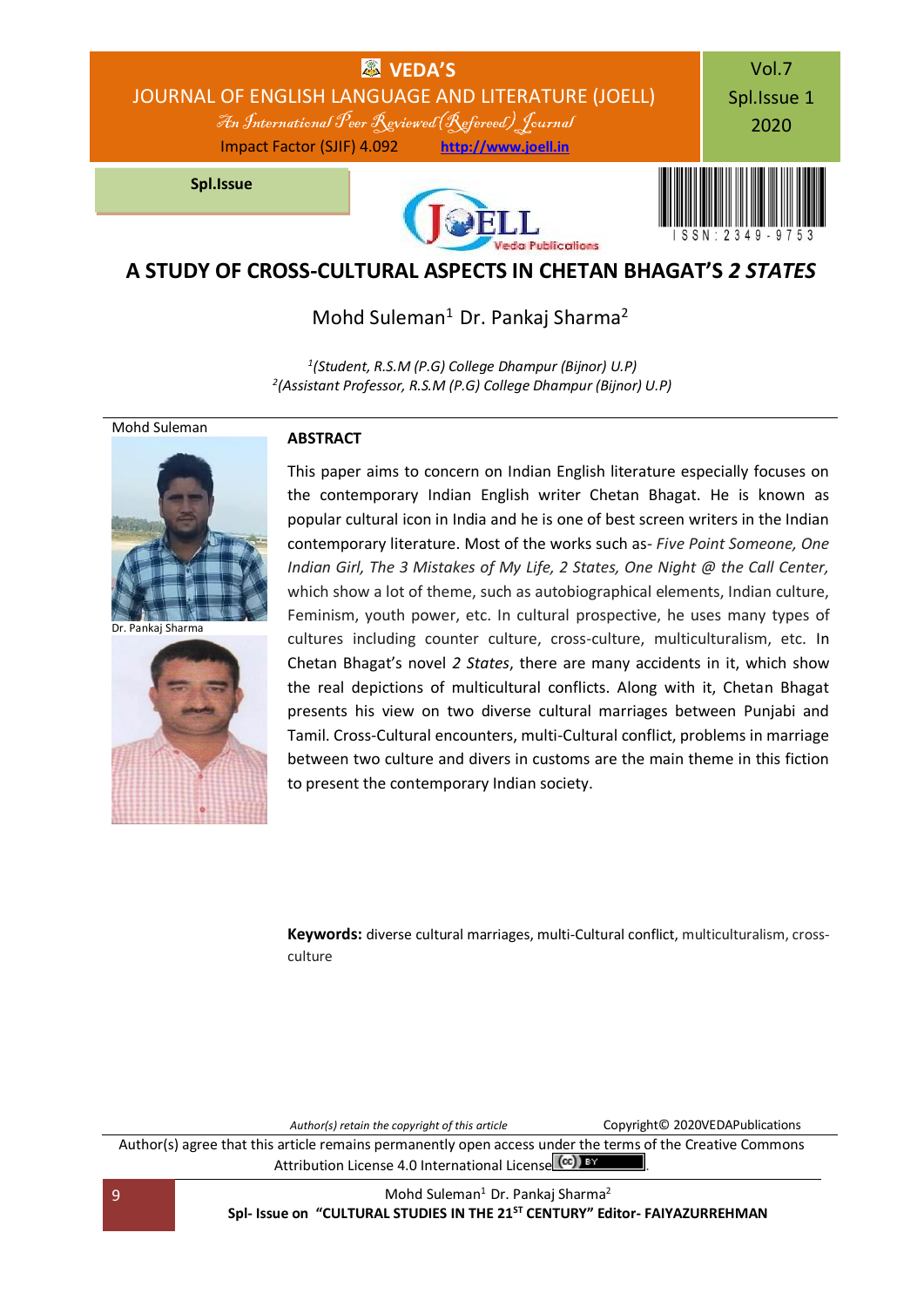#### **INTRODUCTION**

Chetan Bhagat is an eminent author in Indian English literature as well as a famous screenwriter in Indian Bollywood, and also considers social media influencer, columnist and motivational speaker. He is as an icon of popular culture in Indian in the 21<sup>st</sup> century because a lot of the people follow him on social media plot form including Instagram, YouTube, Twitter and Facebook. In the era of the 21st century of Indian English literature, he shows various issues of post-independence such as feminism, sociopoetical issues and various aspects of Indian culture. Chetan Bhagat wrote five bestselling novels, *Five Point Someone, 2 states, What Young India Wants, The 3 Mistakes of My Life* and *One Night @The Call Centre* which concern the grading system, educational life in the campus, the real picture of life and how to live a good life. In the words of Donald Greenless,

> "Chetan Bhagat might not be another Vikram Seth, Salman Rushdie or Arundhati Roy, but he authentic claims to being one of the voices of a generation of middle-class Indian youth facing the choices and frustration that come with the prospect of growing wealth"<sup>i1</sup>

Culture is a way of life. There are many aspects of cultures including the customs, ideas belief etc and particle is the member of society and country. Mast of other aspects such as politics, art, and music all are make-up of culture. Raymond William in his book *Keywords: A Vocabulary culture And Society* gives the three interrelated modern usages of culture---

- $\checkmark$  "A general process of intellectual. spiritual and aesthetics developments.
- $\checkmark$  A particular way of life, of a people, period or a group.

 $\checkmark$  The works and practices of intellectual and especially artistic activity."<sup>2</sup>

There are many types of culture like popular culture, mass culture, low culture, high culture, multiculture and cross- culture (or culture counter) is defined as involving two or more different cultures and their ideas, custom and countries for instancecross-cultural communication. In Indian English literature, various aspects of culture such as- youth culture, Western culture multiculturalism and cross culture (or culture counter) which are used as the centre points of various authors Kiran Desai, Jhumpa Lahiri, Vikram Seth, Arundhati Roy, Sarat Chandra Chattopadhyay, Chitra Banerjee Divakaruni, Anita Desai who shows the real pictures of Indian culture. Chetan Bhagat is one of them and tries to show the various Indian issues related to religious, tradition values customs and culture in his fiction.

In his first novel *Five Points Someone,*  Chetan Bhagat tells campus life, love-hate relationship faulty education system, and philosophy of life is the themes. While optimism and identity search are minor topics. It is a story about three friends Alok, Hari, Rayan who become bad in IT class till first class quiz. When we try to improve things only tend to gets worst. It takes a little time for them to realise. If you try and screw up with II system then it comes back to your double screw before they know it, they are at the lowest level of society. His second novel *One Night @ Call Centre,* he tells about Shyam Priyanka, vroom, Esha, Radha Military uncle who are the victuals of unemployment and they employ in western appliances strategic group at Gurgaon Herry. *The Tree Mistakes of My Life* tells about the incidents in the life of Govind Patel who is protagonist of the novel from Ahmadabad. The present work is a rare combination of different subject like love, hate, friendship betrayal, cricket, passion, religion and business. This shows religious and social displeasure in the state of Gujarat. There are many characters in this, Omi, Bittoo Mama, Parekh-ji and Hasmukh-ji

<sup>2</sup>Raymond Williams, *Keywords: A Vocabulary of Culture and Society*, London: Fontana/Croom Helm, 1976

1

1

<sup>&</sup>lt;sup>1</sup>Greenlees, Donald. "An Investment Banker Finds Fame Off the Books", New York Times. 26 March, 2008. Print.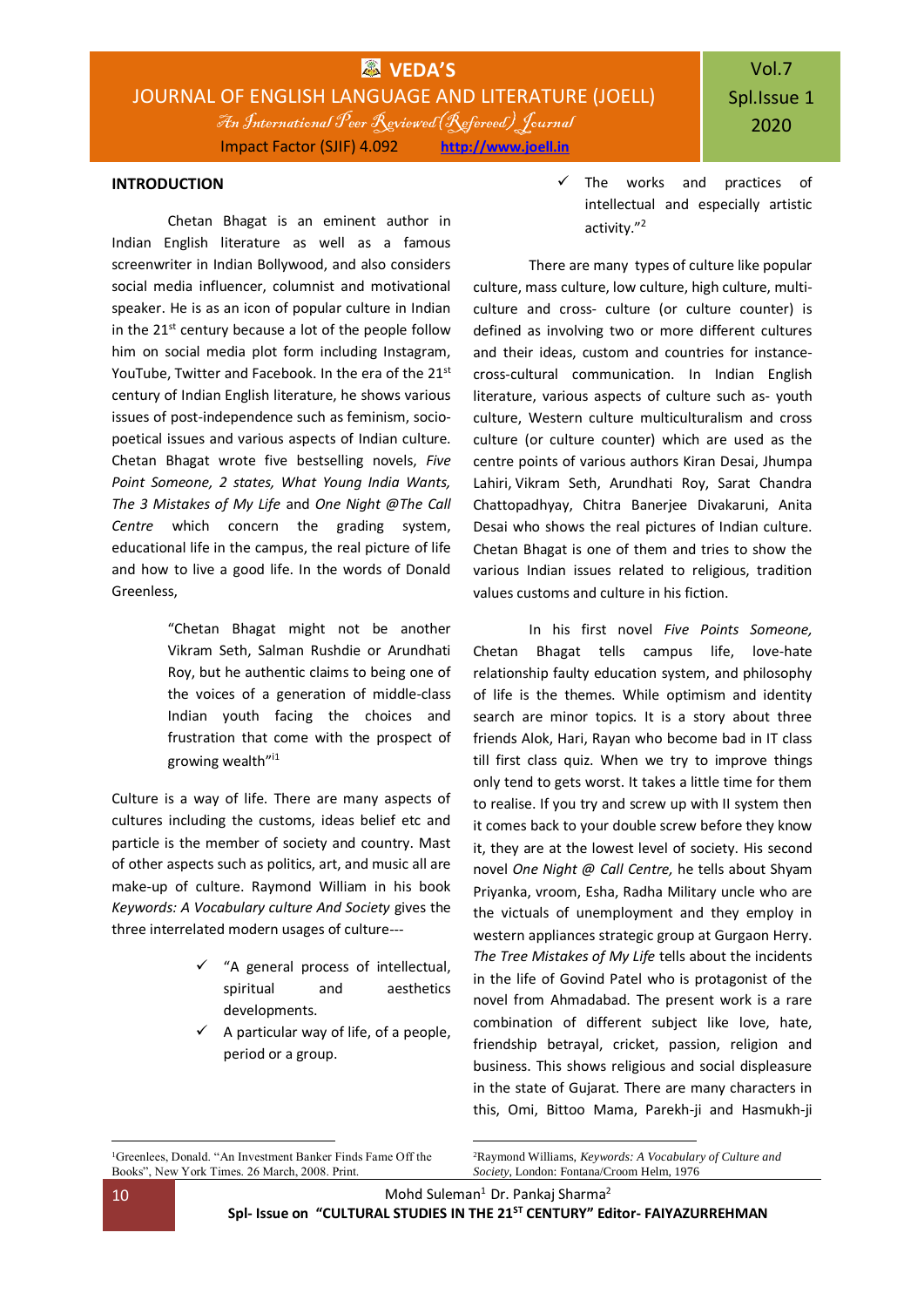### **WEDA'S** JOURNAL OF ENGLISH LANGUAGE AND LITERATURE (JOELL) An International Peer Reviewed(Refereed) Journal Impact Factor (SJIF) 4.092 **[http://www.joell.in](http://www.joell.in/)**

# Vol.7 Spl.Issue 1 2020

stands for Hindu community and another group and Ali and his family tells about the Muslim community. *What young India Wants* is a non-fiction book which compilation of his speeches and essays centred on the youth of Indian society, Politics? This book revolves around Bhagat's ideas and innovations as to now the Indian economy should be improved through issues such as feminism culture, upper class, middle class race, pollution, population, urbanism etc.

As same, Chetan Bhagat has used various themes on culture, campus life, education life, Indian culture and cross culture in *2 States*, he uses the cross culture and portrayal the realistic pictures of contemporary Indian society through the conflict between two different cultures and civilization. It presents the diversity between two different culture including food habits, dress design, language and dialect, rituals, social customs and way of life. Chetan Bhagat says—

> "I saw the city. It had the usual Indian elements like autos, packed public buses, hassled traffic cops and tiny shops that sold groceries, fruits, utensils, clothes or novelty. However, it did feel different. First, the sign in every shop was in Tamil. The Tamil font resembles those optical illusion puzzles that give you a headache if you stare at them long enough. Tamil women, all of them, wear flowers in their hair. Tamil men don't believe in pants and wear lunges even in shopping districts. The city is filled with film posters. The heroes' pictures make you feel even your uncle can be movie stars. The heroes are fat, balding, have thick moustaches and the heroine next to them is a ravishing beauty. Maybe my mother has a point in saying that Tamil women have a thing for North Indian men".<sup>3</sup>

Chetan Bhagat represents a realistic picture of contemporary Indian society and concerns on

<sup>3</sup>Bhagat, Chetan. 2 States the Story of My Marriage. New Delhi: Rupa. co., 2009.

cross-cultural marriage. The author skilfully portrays the real picture of contemporary Indian society, drawing on some typical middle-class sensibilities of the present day, multi-cultural conflicts between two different civilizations, and the difficulties of modern generations faced with modern generations. He established with a mind-set of modern sensibilities and belief systems. The author has pointed out some corporate and public evils in current fiction that echo the realistic representation of contemporary society overall. In the novel 2 States, Krish and Ananya who are the protagonist belongs to two different states of the North-Indian and the South-Indian families. Krish is a Panjabi boy from Delhi and Ananya is a beautiful Tamil lady from Chennai. Krish and Ananya face many cultural conflicts due to different culture and custom. They do deeply love to each other and try to convert their love into love marriage and decide to impress their in-low and convince their parents to accept their marriage proposal. The first meeting between them ably portrayed.

> "She stood two places ahead of me in the lunch line at the IIMA mess. I checked her out from the corner of my eye, wondering what the big fuss about this South Indian girl was."<sup>4</sup>

In the relationship of Krish and Ananya, the obscurities and complexities begin on the occasion of their convocation Day, they plan to know intention of their parents to marry each other on this occasion. Chetan Bhagat depicts mind set of Indian parents and gives a very funny example, when Krish'smother mocks of Ananya's families by calling 'Madrasis.' Krish's mother says that south-Indian parents do not control their daughters and hates "Non-vegetarian" south-Indian actress such as Hama Malini and Sridevi because according to her, they have trapped the North Indians. He says –

> "These South Indians don't know how to control their daughters. From Hema Malini

1 4 Ibid

1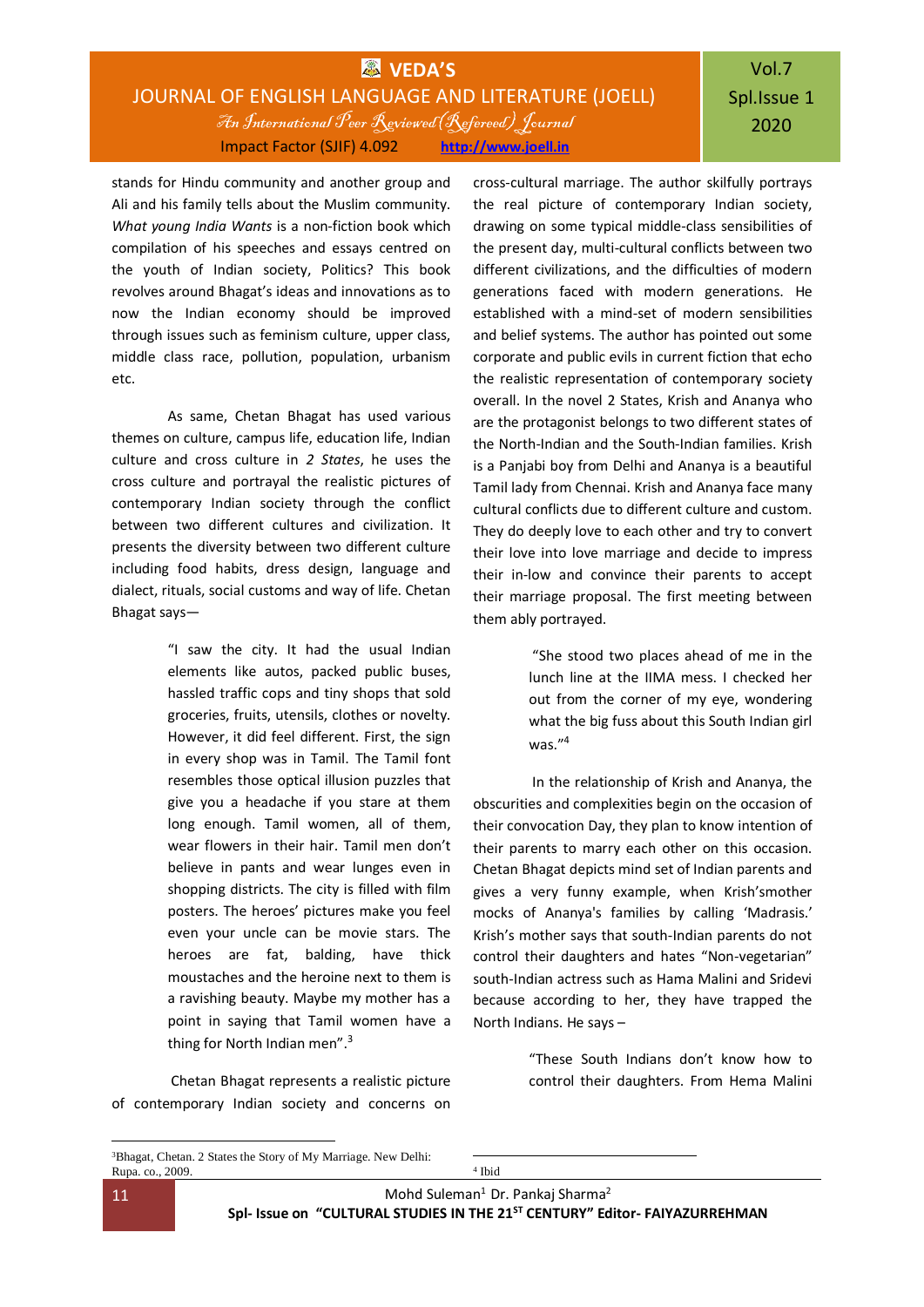to Shridevi, all of them trying to catch Punjabi me."<sup>5</sup>

Chetan Bhagat represents different stance of Krish and his mother and cultural diversities of Panjabi and Tamilian families. After completing his IIM, Krish gets a honorary job at the City Bank of Chennai and lives in touch with Ananya's parents an comparers all manners with her parents as well as, he feels himself trapped in resistance like language, custom, ritual and the general practise of culture. The following depiction represents basic elements of the South Indian culture –However, it feels different. First, the sign in every

> "Shop was in Tamil. The Tamil font resembles those optical illusion puzzles that give you a headache if you stare at them long enough. Tamil women, all of them, wear flowers in their hair. Tamil men don"t believe in pantsand wear lungis even in shopping districts. The city is filled with film posters. The heroes" pictures make you feel even your uncles can be movie stars".<sup>6</sup>

Krish also face the different attitude of Tamilian in Chennai. Krish's consciousness sifts between the Panjabi and the Tamilian Culture and his consciousness of Panjabi sensibility shows that the cultural identity changes with geography. He find himself confuses among the different culture such as attitude, language, perception of behaviour and calculates of his every words because his opposite reaction that my spoil of his union with Ananya. In the novel, Chetan Bhagat shows cultural conflict with Krish's observation of cultural difference and disparity of two divers' culture.

> "The hubbub over Harish had settled down a little. The men opened their newspapers. The women gave each other formal smiles like ballet dancers. The groom took out his latest Motorola Startac mobile phone, checking messages. Ananya's mother served

her standard fossilised snake snacks. No one spoke to each other. In a Punjabi home, if a similar silence occurred, you could assume that something terrible has happened – like someone has died or there is a property dispute or someone forgot to put butter in the black daal. But this is Ananya's home protocol. You meet in an excited manner, you serve bland snacks and you open the newspaper or exchange dead looks."<sup>7</sup>

In the novel *2 States*, Chatan Bhagat represents the realistic picture and cultural difference of contemporary Indian society by portraying specially the middle class sensitivity of present time, the cultural contest between two different civilization and disagreement of modern generation while follows old tradition, ritual and social set-up with the perspective of modern sensibility. The author also mentions some integrate and public evils, which echo the realistic representation of all over contemporary Indian society. The picture of Indian society is portrayed in the first perspective in the present novel and focuses on the two different cross-cultural, North Indian and south Indian Culture. The story of the novel focuses on these people who live in cultural diversity and there are many reasons such does not accept, does not respect other culture, as well as mind-set of Indian families toward the marriage and love marriage in the inter-community and inter-states. He compares from the North Indian to the South Indian culture on a girl marry such as in the south Indian families for the girls they give the importance of education and success while in Panjabi families for a girl they want to take a big dowry.

Chetan Bhagat is one of the most important novelists in Indian contemporary English fiction. He depicts his contemporary issues such as young dynamic, Indian youth culture and this success in their life. He uses the different post-colonial perspective from cultural issues such as cultural counter cross culture, multiculturalism, youth culture etc. In his novels, Chetan Bhagat presents his views through young generation, youth culture, Cosmo-

1 5 Ibid

1

<sup>6</sup>Bhagat, Chetan. 2 States the Story of My Marriage. New Delhi: Rupa. co., 2009.